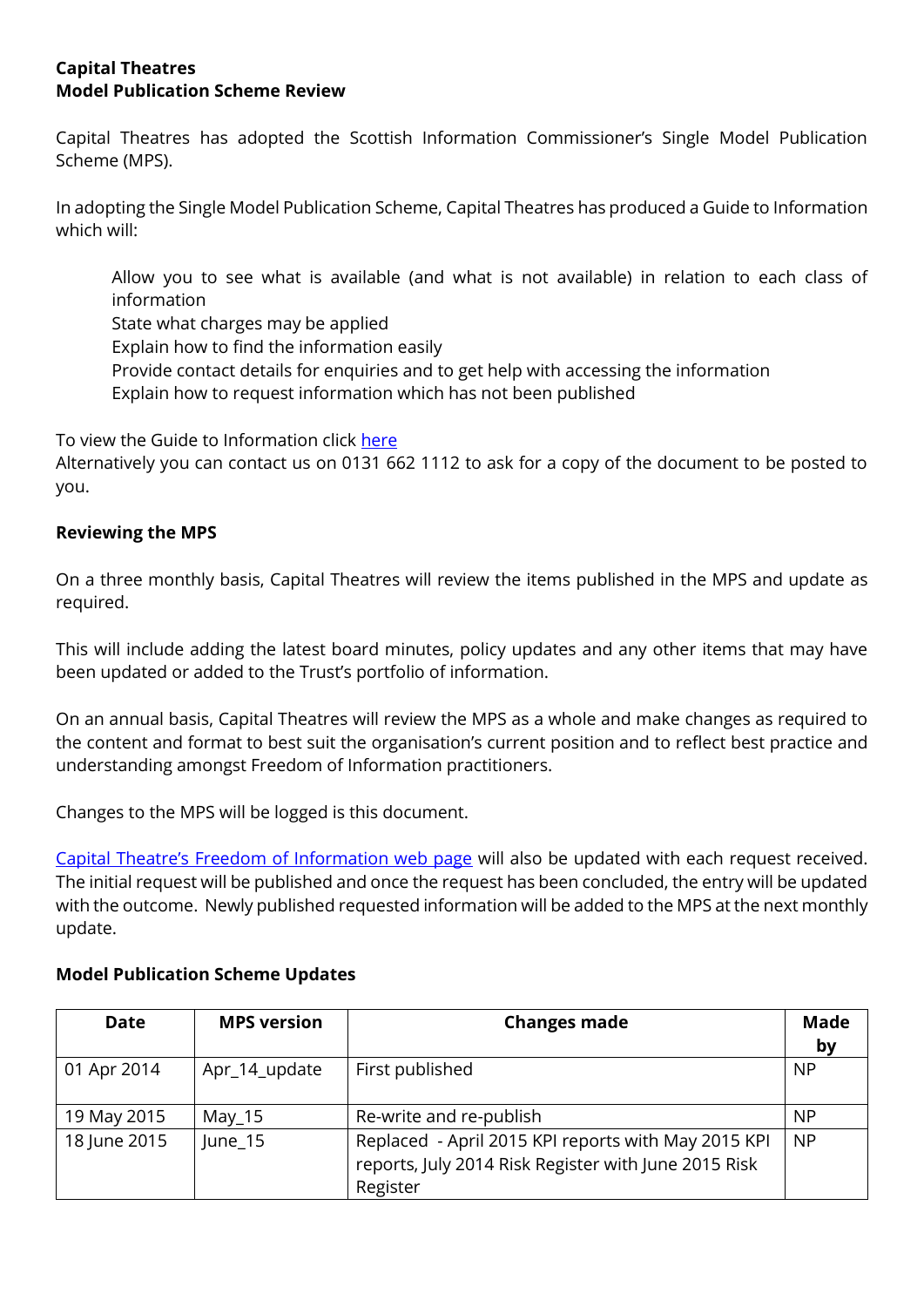|             |          | Added - Health and Safety Report May 2015,         |    |
|-------------|----------|----------------------------------------------------|----|
|             |          | Approved Board Minutes March 2015, Statutory       |    |
|             |          | Accounts 2014/2015                                 |    |
| 18 August   | Aug_15   | Contact info updated; Removed May 2015 KPIs;       | CB |
| 2015        |          | added H&S Report for Jul_15: Added approved Board  |    |
|             |          | Minutes May 2015.                                  |    |
| 30 Sep 2015 | $Sep_15$ | Added H&S Report for Sep_15; Added approved        | CB |
|             |          | Board Minutes Aug 2015.                            |    |
| 08 Dec 2015 | Dec_15   | Added H&S Report for Dec_15; Added approved        | CB |
|             |          | Board Minutes Sep 2015.                            |    |
|             |          |                                                    | CB |
| 29 Jan 2016 | Jan_16   | Added H&S Report for Jan_16; Added approved        |    |
|             |          | Board Minutes Dec 2015.                            |    |
| 6 Apr 2016  | Mar_16   | Added H&S Report for Mar_16; Added approved        | CB |
|             |          | Board Minutes Jan 2016.                            |    |
| 31 May 2016 | May_16   | Added H&S Report for Mar_16;                       | CB |
|             |          | Added approved Board Minutes Apr 2016;             |    |
|             |          | Statutory Accounts 2015/2016                       |    |
| 21 Sep 2016 | Sep_16   | Added H&S Report for Sep_16;                       | CB |
|             |          | Added approved Board Minutes May 2016;             |    |
| 07 Dec 2016 | Dec_16   | Added H&S Report for Nov_16; Added approved        | CB |
|             |          | Board Minutes Sep 2016                             |    |
| 31 Jan 2017 | $Jan_17$ | Added H&S Report for Jan_17; Added approved        | CB |
|             |          | Board Minutes Dec 2016                             |    |
| 12 Apr2017  | Apr_17   | Added H&S Report for Mar_17; Added approved        | CB |
|             |          | Board Minutes for Jan 2017; KPIs Apr_17; KPIs      |    |
|             |          | Tickets Apr_17                                     |    |
| 2 Jun 2017  | $Jun_17$ | Added H&S Report for May_17; Added approved        | CB |
|             |          | Board Minutes for Apr 2017; and added updated      |    |
|             |          | Employees Handbook Jun17                           |    |
| 29 Sep 2017 | $Sep_17$ | Added H&S Report for Sep_17; added approved        | CB |
|             |          | Board Minutes for May 2017; added Business Plan    |    |
|             |          | 2015-2018; added Business Plan Goals 2015-2018;    |    |
|             |          | added updated Board biographies Sep 17; added      |    |
|             |          | updated Equal Opportunities Policy Mar 17; added   |    |
|             |          | Financial Accountability and Ethical Fundraising   |    |
|             |          | Policy Mar 17; added Environmental Policy Jan 17;  |    |
|             |          | added updated Staff structure Sep 17; added        |    |
|             |          | Complaints Policy and Procedures Feb 17            |    |
|             |          |                                                    | CB |
| 22 Dec 2017 | Dec_17   | Added H&S Report for Nov_17; added approved        |    |
|             |          | Board Minutes for Sept 2017                        |    |
| 05 Feb 2018 | Jan_18   | Added H&S Report for Jan_18; added approved        | CB |
|             |          | Board Minutes for Dec 2017                         |    |
| 27 Apr 2018 | Apr_18   | Added H&S Report for Mar_18; added approved        | CB |
|             |          | Board Minutes for Jan 2018                         |    |
| 13 Jun 2018 | Jun_18   | Added H&S Report for May_18; added approved        | CB |
|             |          | Board minutes for Mar 2018; added Capital Theatres |    |
|             |          | Statutory Accounts Trust 2018; added Capital       |    |
|             |          | Theatres Statutory Accounts Trading 2018; added    |    |
|             |          | Business Plan 2018-2023; added Business Plan       |    |
|             |          | Action Points 2018-2023                            |    |